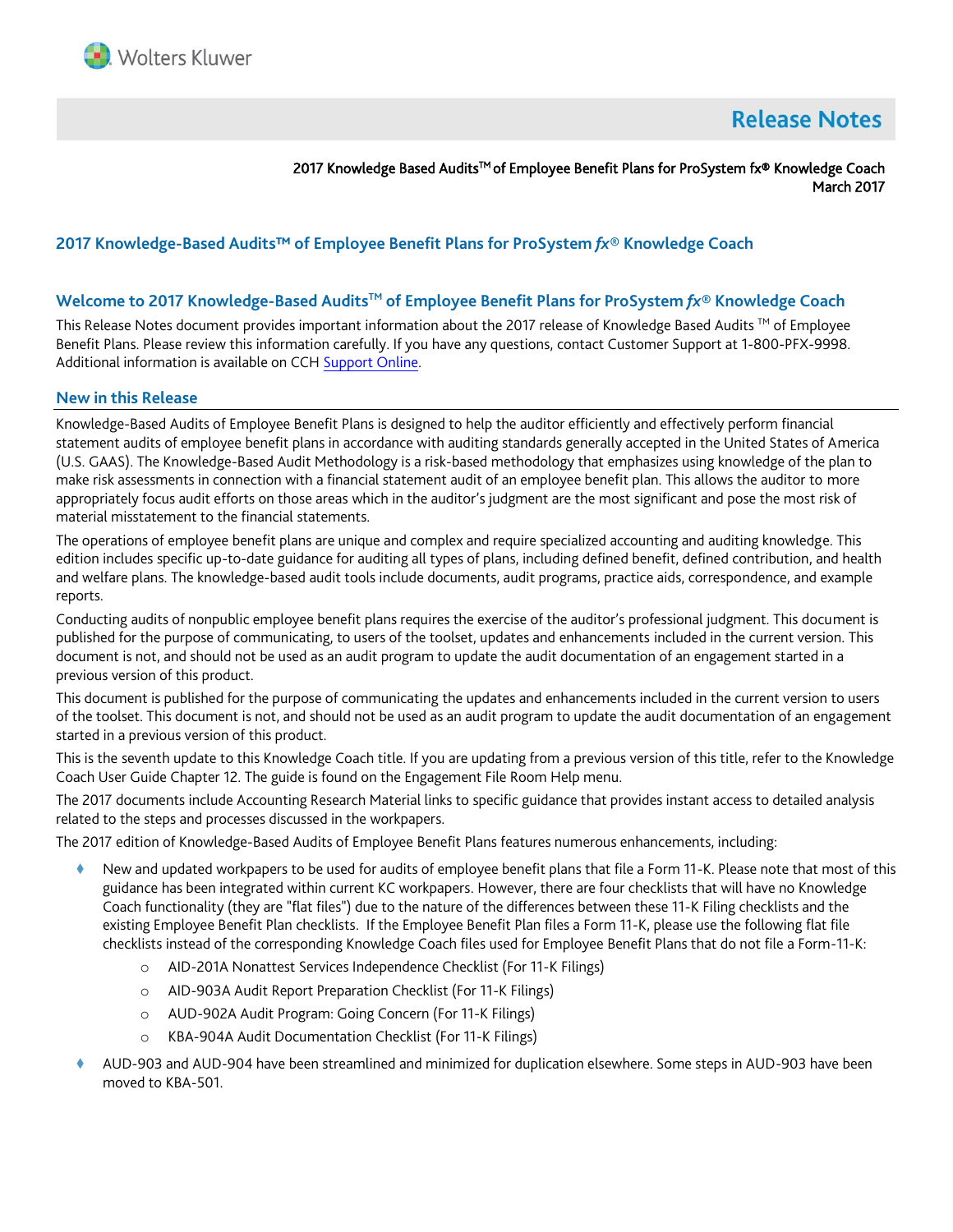- A new table has been added to KBA-101 for users to document why the auditor isn't testing the operating effectiveness of internal controls. If the auditor has selected in AUD-100 that the auditor intends to test the operating effectiveness of internal controls over financial reporting, this table will be hidden.
- KBA-105 has been reorganized so that the user will add entries to column 1 instead of column 3 so the flow is more logical.
- New columns have been added to AID-701 which will allow the user to select whether the assertion is relevant or not. For any assertion marked as not relevant the user will NOT need to complete the planned level of control risk. The selections made in this new column will flow to other areas of the workpaper.
- A comments column has been added to KBA-400 Scoping and Mapping Table and in KBA-502 Assertion Level Risk Table.
- An option for a Not Applicable answer has been added to question 10 of AUD-602.
- A new Not Applicable option has been added in KBA-103 column 15, "If Not a Material Weakness, Is It Important Enough to Merit Attention by Management?"
- Many new documents as follows:
	- o AID-201A Nonattest Services Independence Checklist (For 11-K Filings)
	- o AID-903A Audit Report Preparation Checklist (For 11-K Filings)
	- o AUD-902A Audit Program: Going Concern (For 11-K Filings)
	- o KBA-904A Audit Documentation Checklist (For 11-K Filings)
	- o COR-201B Audit Engagement Letter: Integrated Audit
	- o COR-207A Representation Letter from Successor Auditor to Predecessor Auditor (For 11-K Filings)
	- o COR-210A Principal Auditor's Request for Representations from Other Auditor Who Audits the Financial Statements of a Subsidiary, Division, or Branch (For 11-K Filings)
	- o COR-211A Principal Auditor's Request for Representations for Representations from Other Auditor Who Performs Certain Audit Procedures (For 11-K Filings)
	- o COR-216A Communication with the Audit Committee during Planning (11-K Filings)
	- o COR-220A Preapproval of Nonattest Services (For 11-K Filings)
	- o COR-221 Communication of Independence to Audit Committee: Initial Audit (For 11-K Filings)
	- o COR-221A Communication of Independence to Audit Committee (Continuing Audit) (For 11-K Filings)
	- o COR-901B Management Representation Letter: ICFR
	- o COR-903A Communication with the Audit Committee: Financial Statements Only Audit (For 11-K Filings)
	- o COR-904A Communication to Entity with Significant Deficiencies and/or Material Weaknesses: ICFR
	- o COR-905A Communication to Entity with No Material Weaknesses Financial Statements Audit Only (For 11-K Filings)
	- o COR-906A Communication to Board of Directors of Material Weaknesses: Ineffective Audit Committee Oversight (For 11-K Filings)
	- o RPT-0995 Auditor's Consent When Financial Statements Are Incorporated By Reference in a Form 11-K
	- o RES-001A Knowledge-Based Audit Methodology Overview (For 11-K Filings)
	- o RES-021 Special Considerations in Auditing Financial Instruments
	- o RES-022 Illustrative Management's Report on Internal Control over Financial Reporting
	- o RES-023 Considerations of an Audit of Internal Control over Financial Reporting That Is Integrated with the Knowledge-Based Audit of Financial Statements
	- o RES-QCA-A Meeting Quality Control Standards Using KBA Audit Tools (For 11-K Filings)

[Click here](http://support.cch.com/updates/KnowledgeCoach/pdf/guides_tab/2017%20Employee%20Benefit%20Plans%20Title%20Overview%20for%20Knowledge%20Coach%20Users.pdf) for the 2017 Employee Benefit Plans Title Overview for Knowledge Coach Users

In addition, forms and practice aids throughout have been updated to include new examples and tips and, where applicable, to take into account: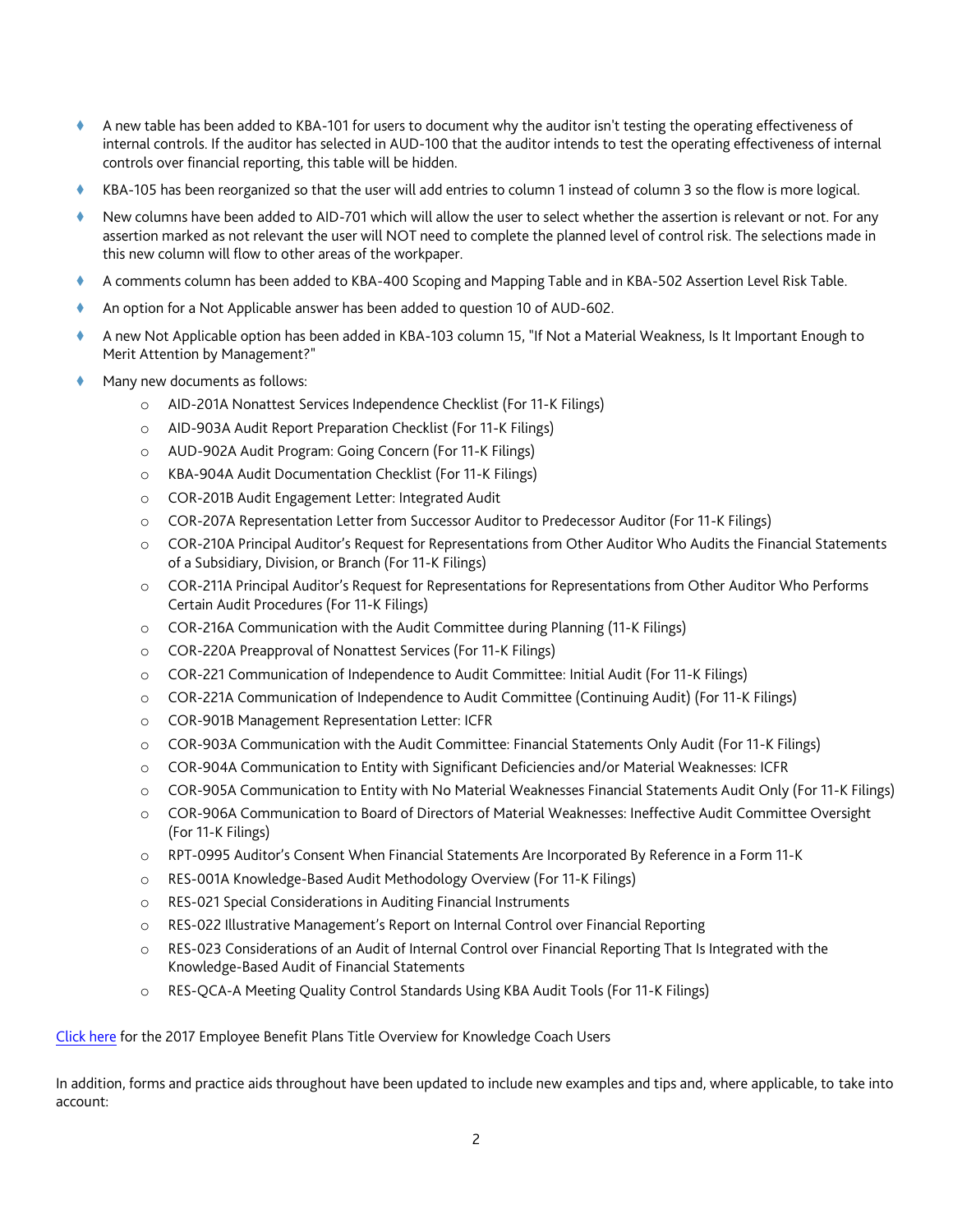New literature, standards, and developments, reflected in the following current audit and accounting guidance:

- SAS-131, Amendment to Statement on Auditing Standards No. 122 Section 700, "Forming an Opinion and Reporting on Financial Statements" (AU-C Section 700)
- SAS-130, An Audit of Internal Control Over Financial Reporting That Is Integrated With an Audit of Financial Statements (AU-C Section 940)
- AICPA Statement on Quality Control Standards No. 8, A Firm's System of Quality Control (Redrafted) (QC Section 10)
- The revised AICPA Code of Professional Conduct (Code), often referred as the AICPA Ethics Codification Project, including ET Section 1.295, Nonattest Services);
- FASB Accounting Standards Codification as of December 31, 2017 through Accounting Standards Update No. 2016-19.

## Important Notes

- Make sure to save changes to workpapers before closing the workpaper or the binder to ensure data is correctly updated.
- If your Current Editor Knowledge Coach MS® Word workpapers become read-only or crash, please do the following:
	- o Keep the binder with the affected workpapers open.
	- o Highlight the workpaper in the binder window and go to Tools > Save Knowledge Coach Answers.
- As of the December 2016 update to Engagement 7.5 and Knowledge Coach 2.5, you can open binders that contain Knowledge Coach workpapers when logged into the Shared File Room (SFR) mode in Engagement with the following restrictions:
	- o Knowledge Coach workpapers cannot be edited in the SFR mode.
	- o However, Knowledge Coach workpapers can be viewed as read-only, signed off on, and workpaper notes can be written on Knowledge Coach workpapers while in the SFR mode.
	- o Non-Knowledge Coach workpapers can be edited in SFR mode without restriction.

## System Requirements

- This title MUST be used with ProSystem *fx* ® Engagement version 7.5 or higher, ProSystem *fx*® Knowledge Coach version 2.5, and 2016 Financial Statement Base v4or higher. If you have not installed the ProSystem fx® Engagement 7.5 and Knowledge 2.5, ensure that you do so before using this title. If you are upgrading from ProSystem *fx*® Engagement 7.1 or lower please contact Technical Support at 1-800-PFX-9998 for detailed instructions.
- A minimum of 4GB of RAM is required for optimal performance when opening and navigating through ProSystem *fx*® Knowledge Coach workpapers.

## **Download Instructions**

Download the 2017 Knowledge Based Audits of Employee Benefit Plans from the ProSystem *fx* ®Knowledge Coach Updates section of the ProSystem *fx*® Engagement Support Web site at the following URL: [http://support.cch.com/updates/KnowledgeCoach,](http://support.cch.com/updates/KnowledgeCoach) then select the Knowledge Coach Series and Download file link next to the 2017 Knowledge-Based Audits of Employee Benefit Plans. On some occasions the content package file (.KCP) will download with the extension changed to .ZIP. If this occurs, please change the extension of the downloaded file to KCP using all capital letters.

You must install the 2016 Financial Statement Base v4 title before installing the 2017 Knowledge Based Audits of Employee Benefit Plans.

The Financial Statement Base title is also available at the following link[: http://support.cch.com/updates/KnowledgeCoach](http://support.cch.com/updates/KnowledgeCoach)

Important: ProSystem *fx*® Engagement version 7.5 or higher and Knowledge Coach version 2.5 must be installed on the computer in order to install this Knowledge Coach title. Additional requirements include Microsoft® Office 2010, Microsoft® Office 2010 Primary Interop Assemblies (PIA) and Visual Studio® 2005 Tools for the Office Second Edition Runtime, Visual Studio® Tools for Office System Runtime version 3.0, and Visual Studio® Tools for the Office System 3.0 Runtime Service Pack 1., Visual Studio® Tools for Office Runtime 4.0 (VSTOR) (32-bit version for 32-bit OS and 64-bit version for 64-bit OS).

The 2017 Knowledge-Based Audits of Employee Benefit Plans (3/30/2017).KCP download is a proprietary file that must be installed from within Engagement. Save this KCP file to a location on your local drive and follow the Installation Instructions included in the Release Bulletin.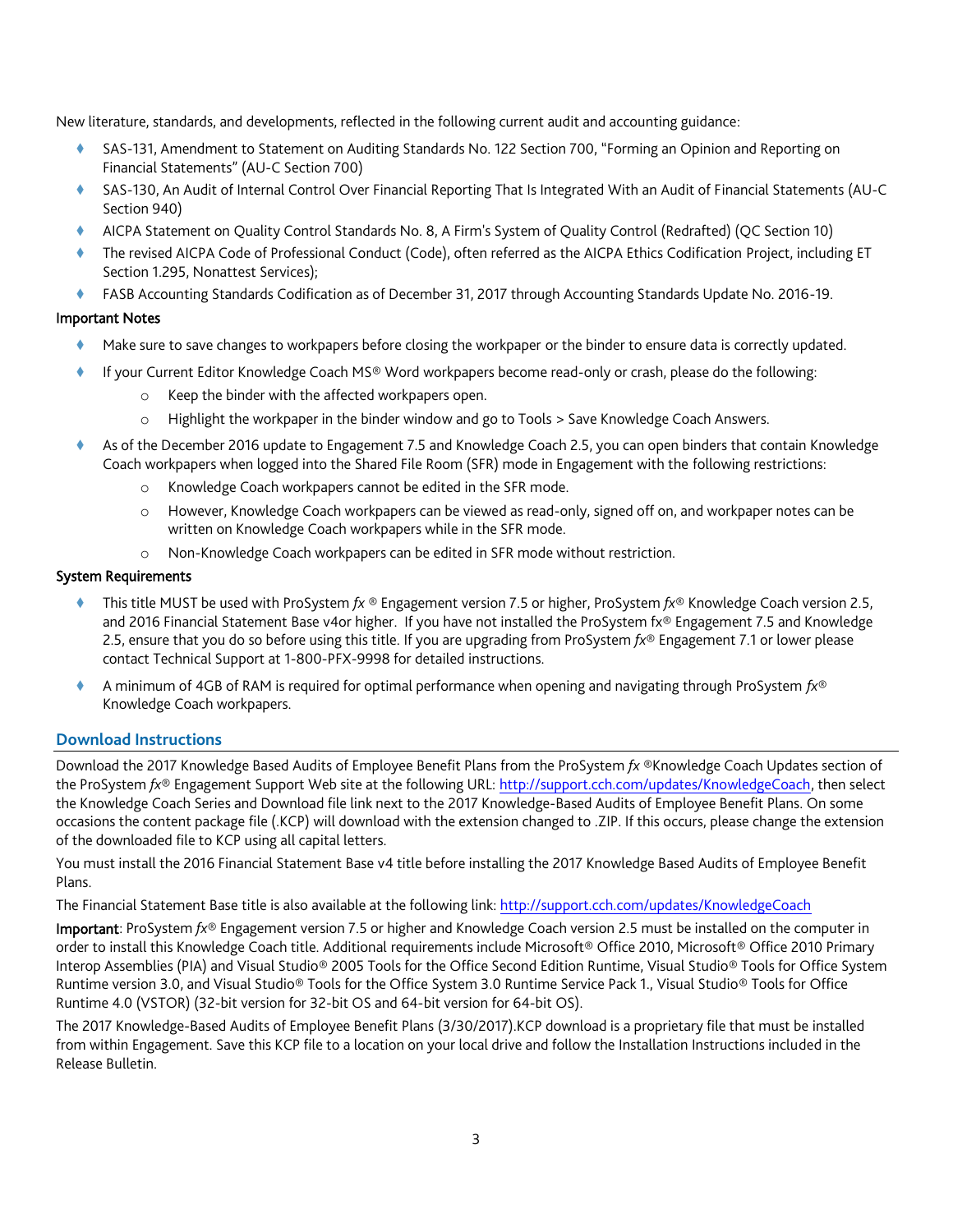#### **Installation Instructions**

Once you have downloaded your Knowledge Coach title, you will need to add it to the list of titles within ProSystem *fx* ® Engagement. The only additional system requirement is approximately 75MB of disk space to store your Knowledge Coach Program content files. Please refer to the ProSystem *fx* ® Engagement with Knowledge Coach Release Notes for any other system requirements.

After downloading the 2017 Knowledge Based Audits of Employee Benefit Plans, do the following:

- Launch the ProSystem *fx* ® Engagement Workpaper Management application so that the Local File Room is displayed. Select Tools > Knowledge Coach Titles.
- The Knowledge Coach Titles window will be displayed.
- Choose Add Title.
- Browse to the title package file (\*.KCP) that you previously downloaded from the ProSystem *fx* ® Knowledge Coach Support Web site.
- Choose Open.
- The system will display a progress indicator while the title package is added. You will receive a message that the title has been successfully installed once the process is complete.

Note: You can determine this access in the ProSystem *fx*® Engagement Admin module by selecting a staff group and choosing File > Properties > Content "Insert Knowledge Coach workpapers from unreleased titles" option.

To release a title:

- Select one of the Knowledge Coach titles in the list that has been added but is not yet released.
- Choose Release Title. The current date and time will be displayed in the Date released column, and the status will change to "Released."

Note: You must add and assign a Knowledge Coach module as well as the Knowledge Coach title license in the ProSystem *fx* ® Engagement Administrator before using the workpapers.

Important: Once the 2017 Knowledge-Based Audits of the Employee Benefit Plans title has been added and released, they will be automatically deployed to other staff members when they login to the "Office" location, or when they synchronize a binder that contains Knowledge Coach workpapers from this title.

#### **Online Permission Key**

Permission key files may be downloaded from our Web site a[t https://prosystemfxsupport.tax.cchgroup.com/permkey/download.aspx](https://prosystemfxsupport.tax.cchgroup.com/permkey/download.aspx) or when adding or updating the new licenses within ProSystem *fx*® Engagement with Knowledge Coach version 7.5 and higher. After updating the license file in the ProSystem *fx*® Engagement Admin module, licenses need to be assigned to the staff who will use 2017 Knowledge-Based Audits of Employee Benefit Plans.

If you have not already established a Single Sign-on (SSO) account with Customer Service, we urge you to do so at this time.

#### **Accounting Research Manager**

CCH's Accounting Research Manager ("ARM") is the most comprehensive, up-to-date and objective online database of financial reporting literature. It includes all authoritative and proposed accounting, auditing, and SEC literature, plus independent, expert-written interpretive guidance.

Available on ARM, the Knowledge-Based Audits of Employee Benefit Plans Guide helps you comply with the most recent professional standards and guidance for the conduct of audits of Employee Benefit Plans and to integrate the use of practice aids, tools, and other resources with its guidance. This publication supplements and complements the Knowledge-Based documents that are available in Knowledge Coach.

If you subscribe to an ARM library that includes Employee Benefit Plans content, you can link directly to source material from Resources within Knowledge Coach documents. These links have been updated to refer to the accounting standards under the FASB Accounting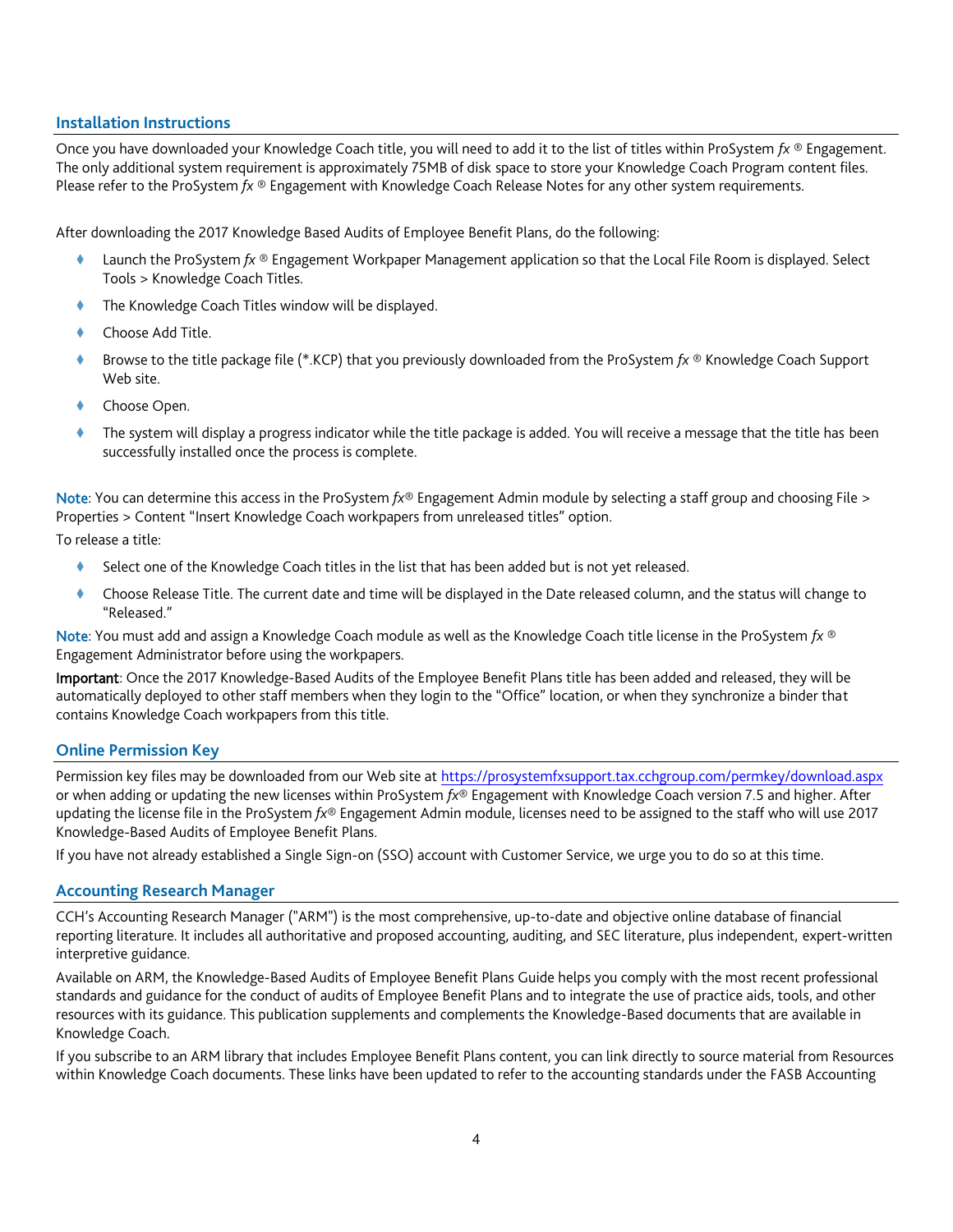Standards Codifications. Also, if you subscribe to the Knowledge-Based Audits of Employee Benefit Plans Guide on ARM, you can take advantage of references to the guide material from within the Knowledge Coach documents.

With Accounting Research Manager, you maximize the efficiency of your research time, while enhancing your results. Learn more about our content, our experts, and how you can request your free trial by visiting [http://www.accountingresearchmanager.com.](http://www.accountingresearchmanager.com/) You can also access the Accounting Research Manager Web site by selecting the item in ProSystem *fx* ® Engagement from the Guidance tab on the Shortcuts bar in the Binder window.

## **Using Your Knowledge Coach Content**

To use your Knowledge Coach Workpaper Templates, open a binder in ProSystem *fx*® Engagement, select the workpaper tab into which you would like to insert the workpaper, and select New Knowledge Coach Workpaper from the toolbar or File menu. The New Knowledge Coach Workpaper dialog appears (Figure 1).

Select the New Knowledge Coach Title with the content you would like to use. You can only select titles you have installed. The information displayed changes to reflect the workpaper organization available for the selected title.

Select the Knowledge Coach Workpaper Templates to insert into your binder and click OK. The Selected Workpaper Properties dialog appears. Each workpaper name is automatically loaded into the Name field. Add a workpaper index in the Index field and make any Name modifications you desire. You can also modify the tab location or the roll forward settings for each workpaper. Then click OK.

The integrated Knowledge Coach workpaper is now inserted into your engagement binder. For more information on how to use Knowledge Coach workpapers in your binder, see the Knowledge Coach User Guide.

| New Knowledge Coach Workpaper                                                     |                                                                                                                                                                                                                                                                                                                                                                                                                                                                                                                                                                                                   | $\times$                                                                                                                        |
|-----------------------------------------------------------------------------------|---------------------------------------------------------------------------------------------------------------------------------------------------------------------------------------------------------------------------------------------------------------------------------------------------------------------------------------------------------------------------------------------------------------------------------------------------------------------------------------------------------------------------------------------------------------------------------------------------|---------------------------------------------------------------------------------------------------------------------------------|
| Industry title selection<br> Q<br>$\leftarrow$<br>2017 KBA Employee Benefit Plans | Workpaper selection<br>Add independent workpapers without foundation workpapers<br>000-Resources<br>国…二<br>100-The Communications Hub<br>面板<br>200-Pre-Engagement Procedures<br>画「<br>由…<br>300-Risk Assessment-Understanding the Plan & Environment<br>400-Risk Assessment-Design of Internal Controls<br>画画<br>500-Assessing Risk of Material Misstatement<br>画画<br>600-Audit Procedures-Response to Assessed Risks<br>画画<br>700-Audit Procedures-Tests of Internal Controls<br>面一<br>800-Audit Procedures-Substantive Tests<br>面一<br>के⊹⊟<br>900-Evaluating, Concluding & Reporting Procedures | ٠ŧ<br><b>Le</b><br>Details of selected workpaper<br>Highlight a workpaper or select<br>a workpaper check box to see<br>details. |
| $\overline{\phantom{a}}$<br>$\rightarrow$                                         | OK                                                                                                                                                                                                                                                                                                                                                                                                                                                                                                                                                                                                | <b>Help</b><br>Cancel                                                                                                           |

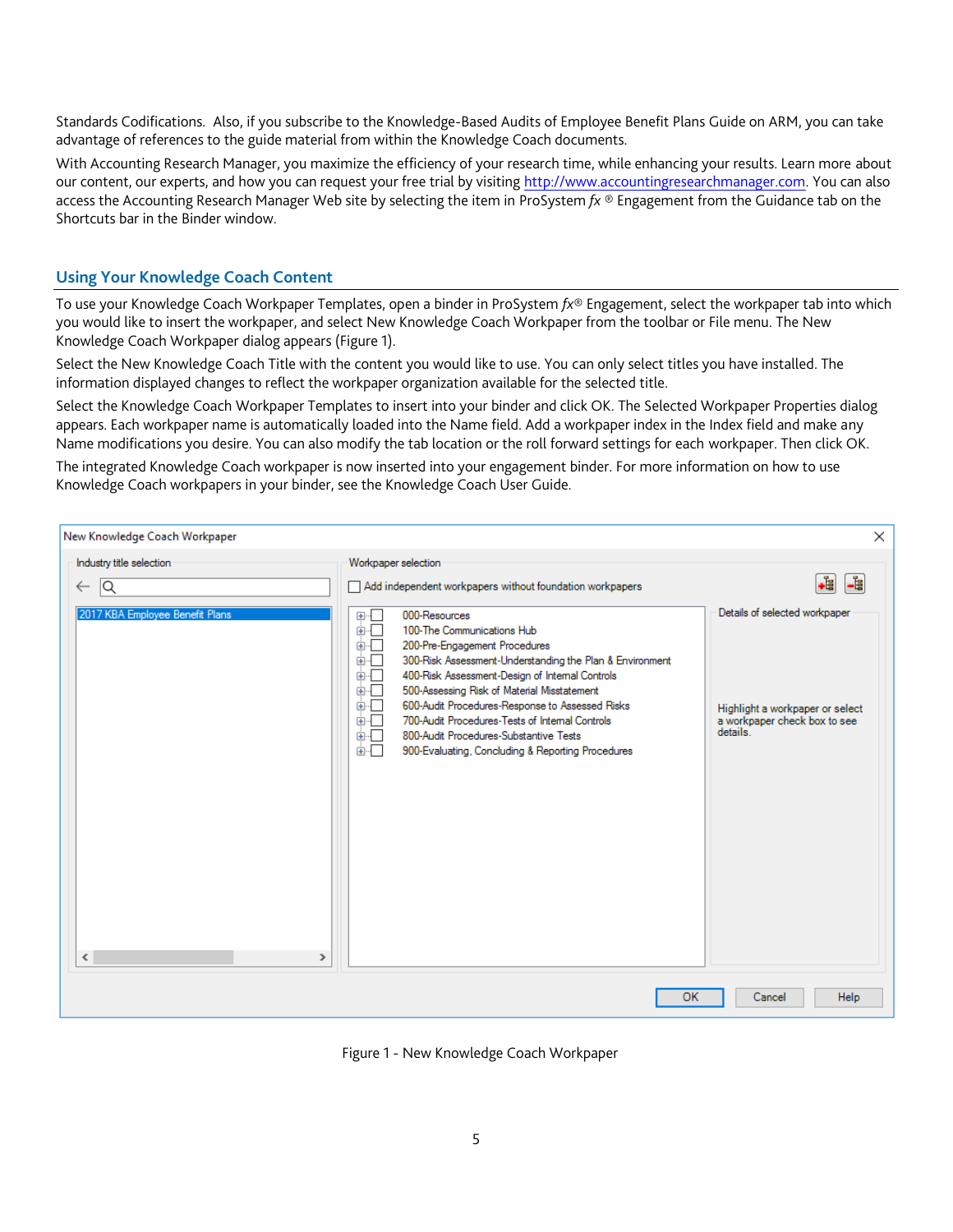## **Additional Information on Knowledge Coach and the KBA Methodology**

Knowledge-Based Audit (KBA) Methodology - Allows the results of one set of procedures to become the input for the next. The key components of the KBA methodology include:

- An Overview that guides auditors through the methodology;
- Knowledge-Based Audit documents, integral to the risk assessment and overall audit processes, which contain steps and procedures required by GAAS;
- Customizable Audit Programs that take auditors through related steps and procedures;
- Practice Aids to help auditors complete steps or processes outlined in the Knowledge-Based Audit documents and Audit Programs;
- Auditor's Reports that provide a variety of sample auditor's opinions on audited financial statements; and
- Correspondence documents that provide sample letters to be used to comply with GAAS requirements and in many other common situations.
- The AICPA's Auditing Standards Board's (ASB) Risk Assessment Standards The practice aids and tools in the 2016 Knowledge-Based Audits of Employee Benefit Plans are designed around the AICPA's risk assessment and clarified standards to assist auditors of employee benefit plans by:
	- Facilitating compliance with GAAS and GAGAS;
	- Encouraging more effective audits through tailored audit programs and comprehensive practice aids;
	- Helping auditors to focus on and respond to identified audit risks; and
	- Enhancing audit documentation.

#### ProSystem fx® Knowledge Coach

- ProSystem fx® Knowledge Coach functionality allows auditors to use the Knowledge-Based-Audit methodology more efficiently by eliminating the need for duplicate entry of the same information, tailoring audit documentation to each particular engagement, and documenting the link between risks identified and procedures performed. AUD-100 Tailoring Question Workpaper is a document in Knowledge Coach that presents engagement-level questions designed to aid in tailoring the engagement documentation to fit each client. Completing the questions helps the auditor avoid duplication and unnecessary workpapers.
- Before you begin your audit, please review the guidance in AUD-101 Overall Audit Program. This workpaper is intended to be your road map through a Knowledge-Based Audit methodology. You should start your audit with AUD-100 Tailoring Question Workpaper and AUD-101 Overall Audit Program.
- Risks can be captured via the Risk Summary task pane from any Knowledge Coach workpaper by the current editor of KBA-502 Summary of Risk Assessments. This allows the user to continuously assess risks during the engagement. Several workpapers prompt the consideration of the presence of risks, but the Risk Summary task pane must be used to document those risks. All documented risks flow to the Risk Summary. To ensure risks show in findings tables, make sure to check the "workpaper identified in" field of the Risk pane.
- Information Flow helps cut down on the time spent duplicating information across forms. In addition, the flow of consistent information ensures that information and updates to information are not missed between workpapers. Drill-down functionality helps the user navigate quickly to the source of the information, aiding in the review of the audit file.
- Diagnostics help keep track of unresolved issues like unanswered questions, incomplete risks, program steps not linked to risks or relevant assertions, missing workpaper, and more.
- Links to Accounting Research Manager (ARM)-If you subscribe to an ARM library that includes audit content, you can link directly to source material from Resources within Knowledge Coach workpapers. These links have been updated to reference to the accounting standards under the FASB Accounting Standards Codifications and the auditing standards issued by the AICPA. Also, if you subscribe to the Knowledge-Based Audits of Employee Benefit Plans Guide on ARM, you can take advantage of links to the audit guide material from within the Knowledge Coach documents.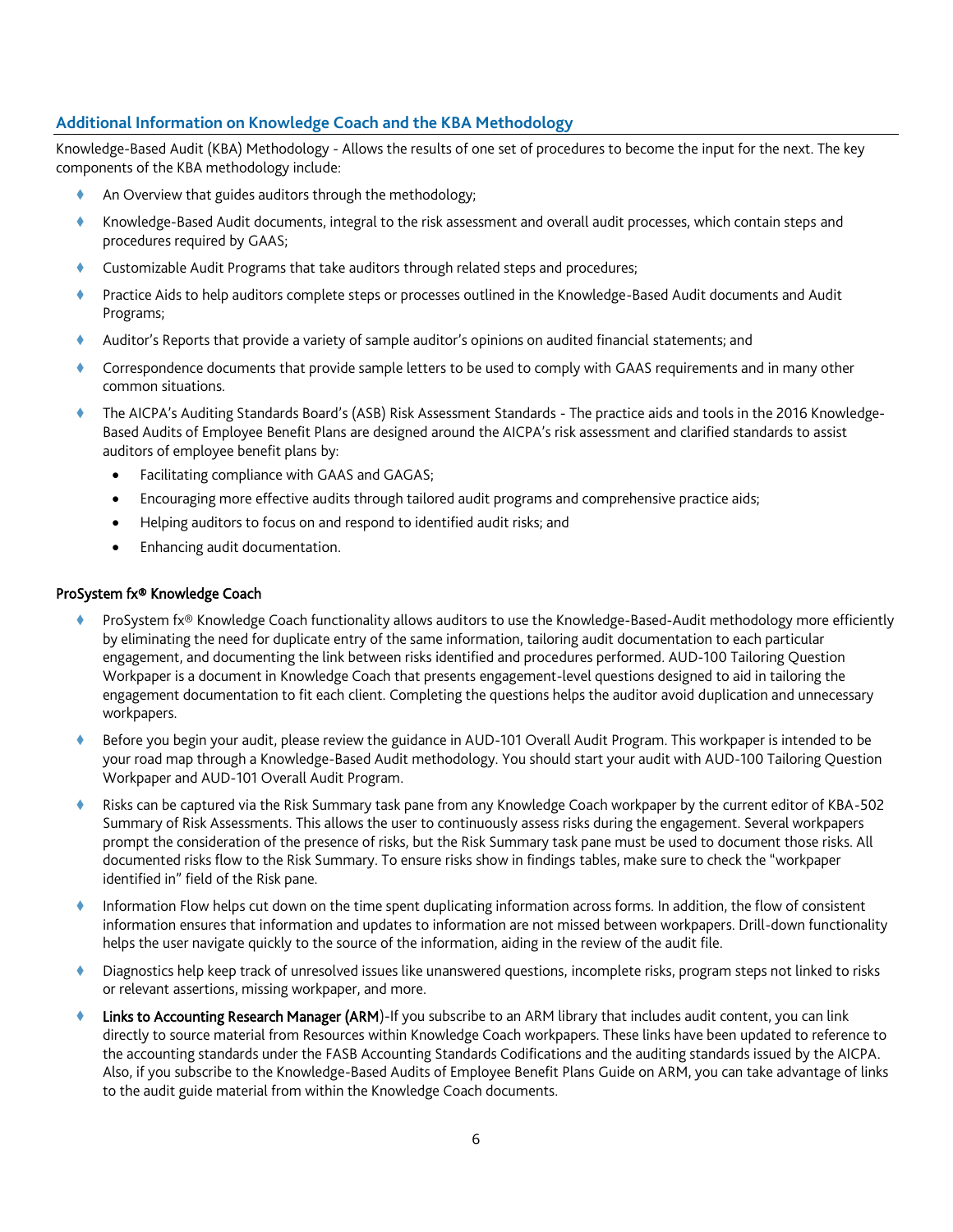Interpretive Guidance is integrated into each Knowledge Coach template through the Tips view of each new task pane. Informational features include Practice Points, Examples, Optional Workpapers, and Resources to help auditors work more effectively and efficiently. You can also navigate from Resources within a document or the tip pane directly to CCH's Accounting Research Manager and industry audit guides by simply clicking on the Reference.

| Download<br>Description:  | 2017 Knowledge-Based Audits of Employee Benefit<br>Plans(3/30/2017)                          |
|---------------------------|----------------------------------------------------------------------------------------------|
| Version:                  | Engagement v. 7.5 with Knowledge Coach 2.5 or higher and<br>2016 Financial Statement Base v4 |
| Release Date:             | March 2017                                                                                   |
| File size:                | 18MB                                                                                         |
| Approx. Download<br>Time: | 42 minutes at 56 kbps                                                                        |
| License:                  | Full Version                                                                                 |
| Platforms:                | Windows® 7, 8, 8.1, 10                                                                       |
| Office:                   | Microsoft <sup>®</sup> Office 2010 or higher required                                        |

#### **Contact Information**

- For a demo or to purchase additional titles as they become available 1-800-PFX-9998
- Technical Support 1-800-PFX-9998